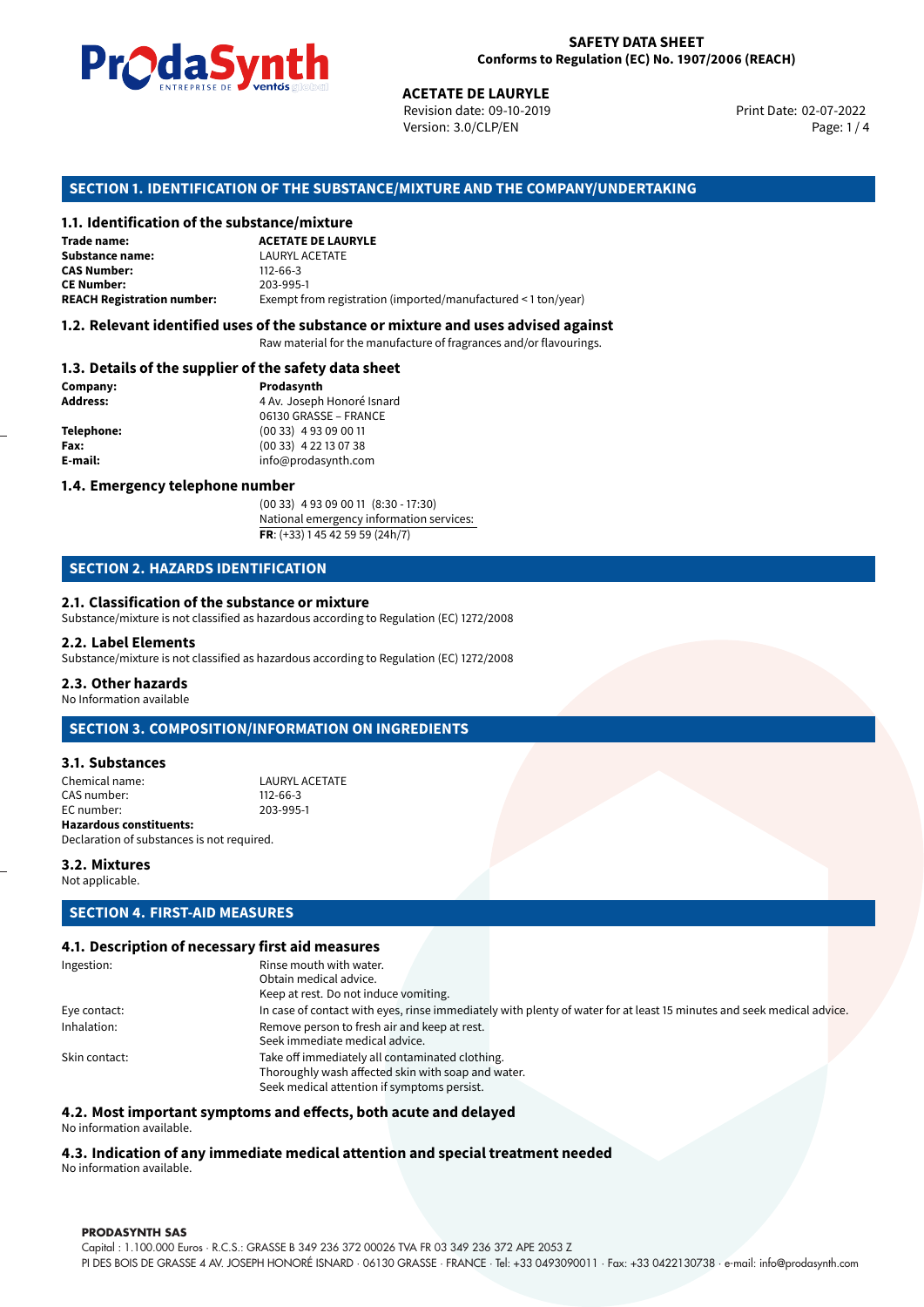

# **ACETATE DE LAURYLE**<br>
Revision date: 09-10-2019<br> **Print Date: 02-07-2022**

Revision date: 09-10-2019 Version: 3.0/CLP/EN Page: 2 / 4

## **SECTION 5. FIRE-FIGHTING MEASURES**

### **5.1. Extinguishing Media**

Water spray, carbon dioxide, dry chemical powder or appropriate foam. For safety reasons do not use full water jet.

### **5.2. Special hazards arising from the substance or mixture**

Known or Anticipated Hazardous Products of Combustion: Emits toxic fumes under fire conditions.

### **5.3. Advice for firefighters**

High temperatures can lead to high pressures inside closed containers. Avoid inhalation of vapors that are created. Use appropriate respiratory protection. Do not allow spillage of fire to be poured into drains or watercourses. Wear self-contained breathing apparatus and protective clothing.

### **SECTION 6. ACCIDENTAL RELEASE MEASURES**

### **6.1. Personal precautions, protective equipment and emergency procedures**

Evacuate surronding areas. Ensure adequate ventilation. Keep unnecessary and unprotected personnel from entering. Do not breathe vapor/spray. Avoid contact with skin and eyes. Information regarding personal protective measures: see section 8.

### **6.2. Environmental precautions**

To avoid possible contamination of the environment, do not discharge into any drains, surface waters or groundwaters.

### **6.3. Methods and materials for containment and cleaning up**

Cover with an inert, inorganic, non-combustible absorbent material (e.g. dry-lime, sand, soda ash). Place in covered containers using non-sparking tools and transport outdoors. Avoid open flames or sources of ignition (e.g. pilot lights on gas hot water heater). Ventilate area and wash spill site after material pickup is complete.

### **6.4. Reference to other sections**

Information regarding exposure controls, personal protection and disposal considerations can be found in sections 8 and 13.

### **SECTION 7. HANDLING AND STORAGE**

### **7.1. Precautions for safe handling**

Do not store or handle this material near food or drinking water. Do not smoke. Avoid contact with the eyes, skin and clothing. Wear protective clothing and use glasses. Observe the rules of safety and hygiene at work. Keep in the original container or an alternative made from a compatible material.

# **7.2. Conditions for safe storage, including any incompatibilities**

Store in tightly closed and preferably full containers in a cool, dry and ventilated area, protected from light. Keep away from sources of ignition (e.g. hot surfaces, sparks, flame and static discharges). Keep away from incompatible materials (see section 10).

### **7.3. Specific end use(s)**

No information available.

# **SECTION 8. EXPOSURE CONTROLS AND PERSONAL PROTECTION**

### **8.1. Control parameters**

Components with occupational exposure limits: None known.

# **8.2. Exposure controls**

| Appropriate engineering controls: | Measures should be taken to prevent materials from being splashed into the body.                                                            |  |  |
|-----------------------------------|---------------------------------------------------------------------------------------------------------------------------------------------|--|--|
|                                   | Provide adequate ventilation, according to the conditions of use. Use a mechanical exhaust if required.                                     |  |  |
| Eye/Face protection:              | Chemical safety goggles are recommended. Wash contaminated goggles before reuse.                                                            |  |  |
| Hand Protection:                  | Chemical-resistant gloves are recommended. Wash contaminated gloves before reuse.                                                           |  |  |
| Body protection:                  | Personal protective equipment for the body should be selected based on the task being performed and the risks                               |  |  |
|                                   | involved.                                                                                                                                   |  |  |
| <b>Respiratory Protection:</b>    | In case of insufficient ventilation, use suitable respiratory equipment.                                                                    |  |  |
| Environmental exposure controls:  | Emissions from ventilation or process equipment should be checked to ensure they comply with environmental<br>protection legislation.       |  |  |
|                                   | In some cases, filters or engineering modifications to the process equipment will be necessary to reduce emissions to<br>acceptable levels. |  |  |

### **PRODASYNTH SAS**

Capital : 1.100.000 Euros · R.C.S.: GRASSE B 349 236 372 00026 TVA FR 03 349 236 372 APE 2053 Z PI DES BOIS DE GRASSE 4 AV. JOSEPH HONORÉ ISNARD · 06130 GRASSE · FRANCE · Tel: +33 0493090011 · Fax: +33 0422130738 · e-mail: info@prodasynth.com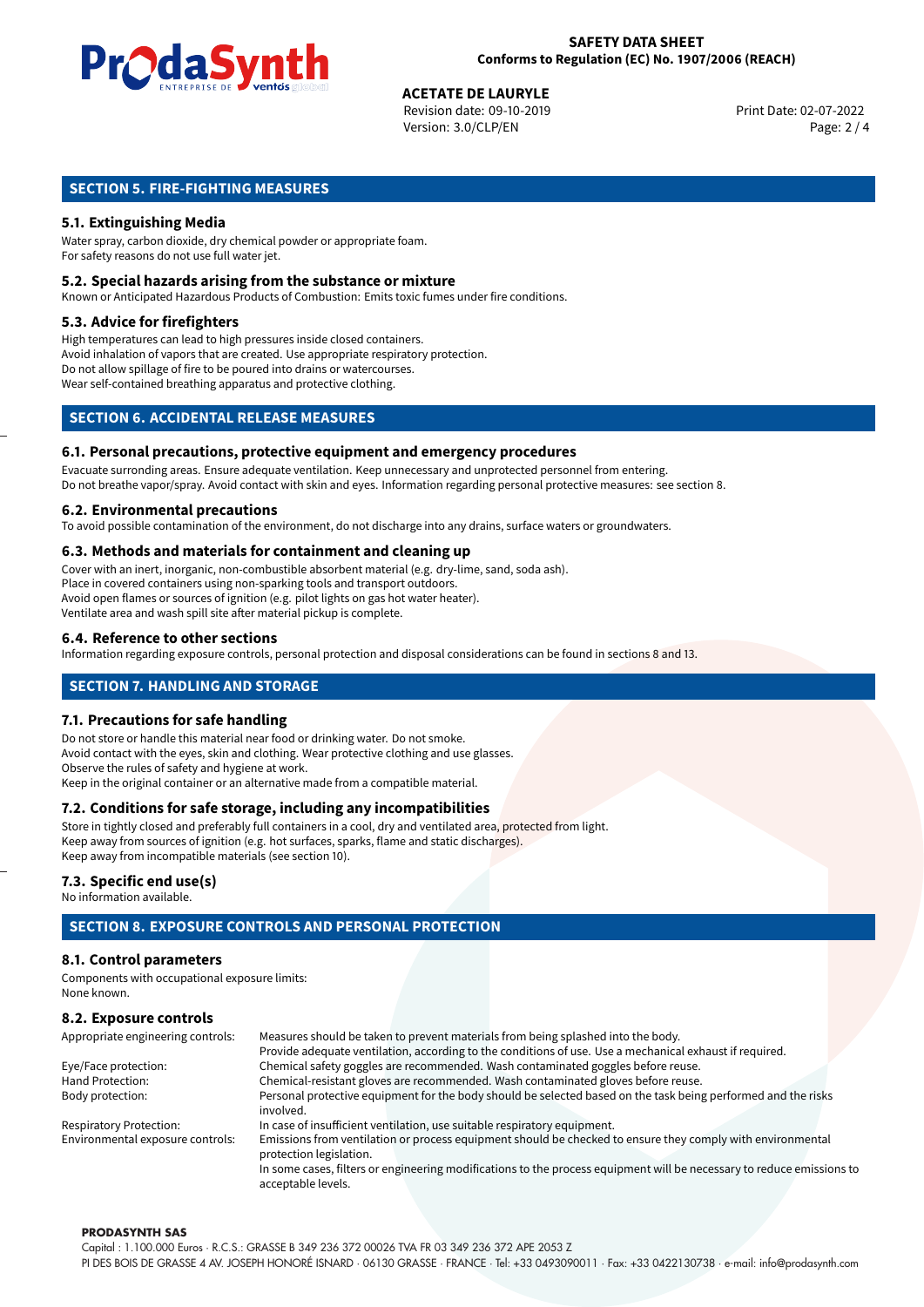

Version: 3.0/CLP/EN Page: 3 / 4

**ACETATE DE LAURYLE**<br>Revision date: 09-10-2019 Print Date: 02-07-2022

# **SECTION 9. PHYSICAL AND CHEMICAL PROPERTIES**

### **9.1. Information on basic physical and chemical properties**

Appearance: Liquid Colour: Conforms to standard Odour: Conforms to standard Odour theshold: Not determined pH: Not determined Melting point/freezing point: 1-2 Boling point/boiling range (°C): Not determined Flash point: 110 °C Evaporation rate: Not determined Flammability: Not determined Lower flammability/Explosive limit: Not determined Upper flammability/Explosive limit: Not determined Vapour pressure: Vapour pressure: Not determined Vapour Density: Not determined Density: 0,858−0,867 g/mL (20°C)<br>Relative density: 0,858−0,867 (20°C) Relative density: 0,858−0,867 (20°C)<br>Water solubility: 0,858−0,867 (20°C) Solubility in other solvents: SOLUBLE IN ETHANOL Partition coefficient n-octanol/water: Not determined Auto-ignition temperature: Not determined Decomposition temperature: Not determined Viscosity, dynamic:  $\blacksquare$ Viscosity, kinematic: Not determined Explosive properties: Not determined Oxidising properties: Not determined

**INSOLUBLE IN WATER** 

### **9.2. Additional information**

No information available.

### **SECTION 10. STABILITY AND REACTIVITY**

### **10.1. Reactivity**

No hazardous reactions if stored and handled as prescribed/indicated.

### **10.2. Chemical stability**

The product is stable if stored and handled as prescribed/indicated.

### **10.3. Possibility of hazardous reactions**

No hazardous reactions if stored and handled as prescribed/indicated.

### **10.4. Conditions to Avoid**

Conditions to Avoid: Excessive heat, flame or other ignition sources.

### **10.5. Incompatible materials**

Avoid contact with strong acids and bases and oxidizing agents.

### **10.6. Hazardous decomposition products**

During combustion may form carbon monoxide and unidentified organic compounds.

### **SECTION 11. TOXICOLOGICAL INFORMATION**

### **11.1. Information on toxicological effects**

| <b>Acute toxicity</b>                    | Based on the data available, the criteria for classification are not met. |
|------------------------------------------|---------------------------------------------------------------------------|
| <b>Skin corrosion/irritation</b>         | Based on the data available, the criteria for classification are not met. |
| Serious eye damage/irritation            | Based on the data available, the criteria for classification are not met. |
| <b>Respiratory or skin sensitisation</b> | Based on the data available, the criteria for classification are not met. |
| <b>Germ cell mutagenicity</b>            | Based on the data available, the criteria for classification are not met. |
| Carcinogenicity                          | Based on the data available, the criteria for classification are not met. |
| <b>Reproductive toxicity</b>             | Based on the data available, the criteria for classification are not met. |
| <b>STOT-single exposure</b>              | Based on the data available, the criteria for classification are not met. |
| <b>STOT-repeated exposure</b>            | Based on the data available, the criteria for classification are not met. |

### **PRODASYNTH SAS**

Capital : 1.100.000 Euros · R.C.S.: GRASSE B 349 236 372 00026 TVA FR 03 349 236 372 APE 2053 Z

PI DES BOIS DE GRASSE 4 AV. JOSEPH HONORÉ ISNARD · 06130 GRASSE · FRANCE · Tel: +33 0493090011 · Fax: +33 0422130738 · e-mail: info@prodasynth.com